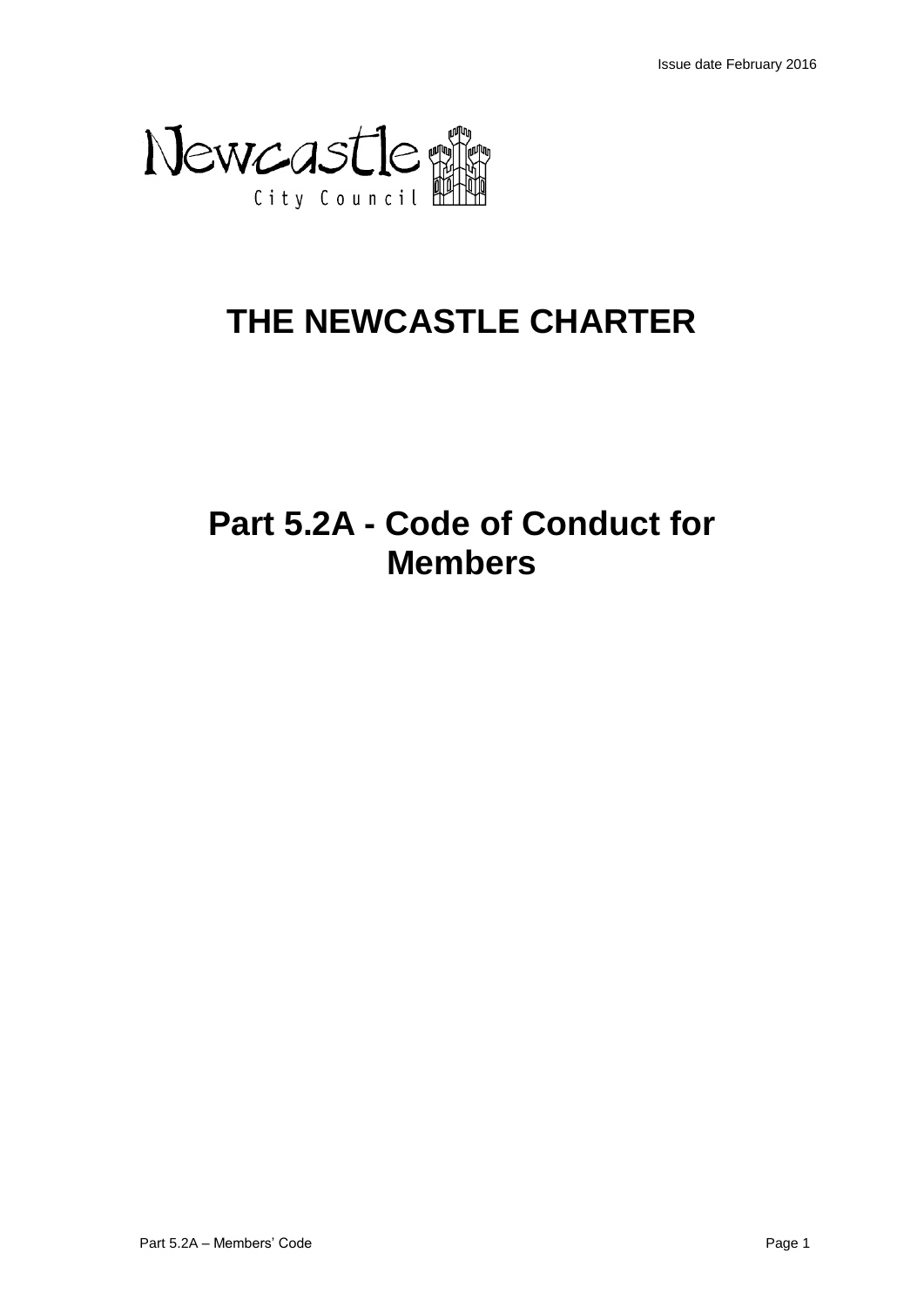# **Notes:-**

**This is the code of conduct that regulates the conduct of councillors and voting co-optees when they are acting in that capacity.**

The Council is required to have a code by s.27 Localism Act 2011.

The contents of the code were agreed and adopted by City Council on 4 July 2012.

In 2013, the Committee on Standards in Public Life amended the descriptions of the seven principles. Annex 1 was amended to reflect those revised descriptions.

Paragraph 2 of the Code was amended by Council on 3 February 2016.

# **Statutory Sources**

Localism Act 2011, s.27

The arrangements for making any complaint of a breach of this code of conduct for members are set out in Part 5.4G of the Charter.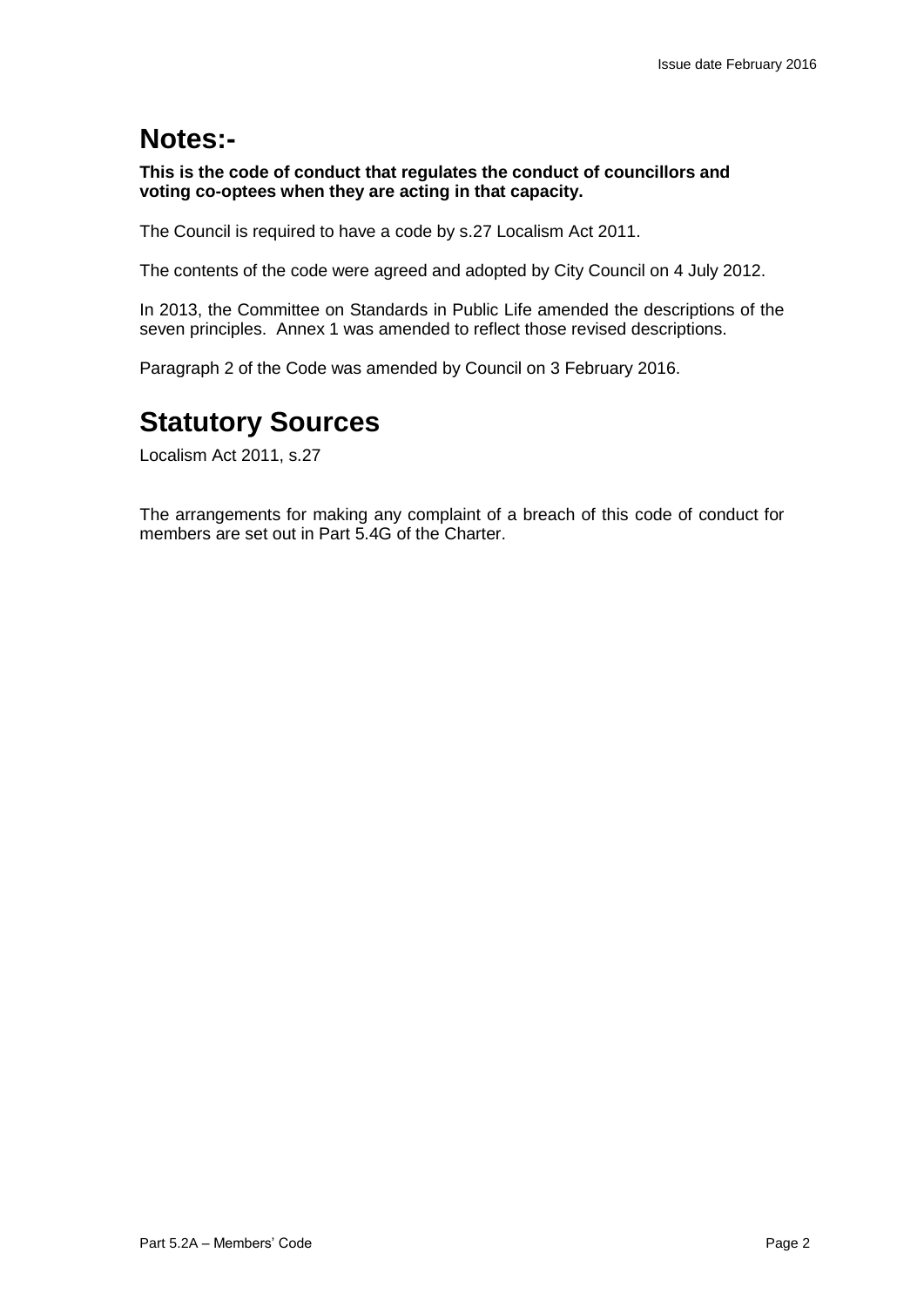# **Code of Conduct for Members**

Newcastle upon Tyne City Council ("the Council") has adopted the following code which has effect from 4 July 2012 and which sets out the conduct that is expected of elected and co-opted members of the Council when they are acting in that capacity.

#### **This means the code applies whenever you (a) conduct the business of the Council (including the business of your office as an elected councillor or coopted member) or (b) act, claim to act or give the impression you are acting as a representative of the Council.**

'Co-opted member' means any person who is a member of any committee or subcommittee of the Council with a right to vote but is not one of its elected members.

The code is intended to be consistent with Nolan's Seven Principles of Public Life, and should be read in the light of those principles, namely that Council members will act with selflessness, integrity, objectivity, accountability, openness, honesty and leadership. Those Principles are not part of this Code but are set out in full at Annex 1 for information.

# **Part 1 - General Conduct**

- 1. You must treat others with respect, including Council officers and other elected members.
- 2. You must not bully or harass any person (including specifically any Council employee) and you must not intimidate or improperly influence, or attempt to intimidate or improperly influence, any person who is involved in any complaint about any alleged breach of this code of conduct.

#### (Note:

Bullying may be characterised as:

- offensive, intimidating, malicious or insulting behaviour; or
- an abuse or misuse of power in a way that intends to undermine. humiliate, criticise unfairly or injure someone.

Harassment may be characterised as unwanted conduct which has the purpose or effect of violating an individual's dignity or creating an intimidating, hostile, degrading, humiliating or offensive environment for an individual.

Bullying and/or harassment may take many forms and may relate to a variety of issues. For example, bullying and harassment may relate to:

- age
- disability
- gender reassignment
- race
- religion
- belief
- sex
- sexual orientation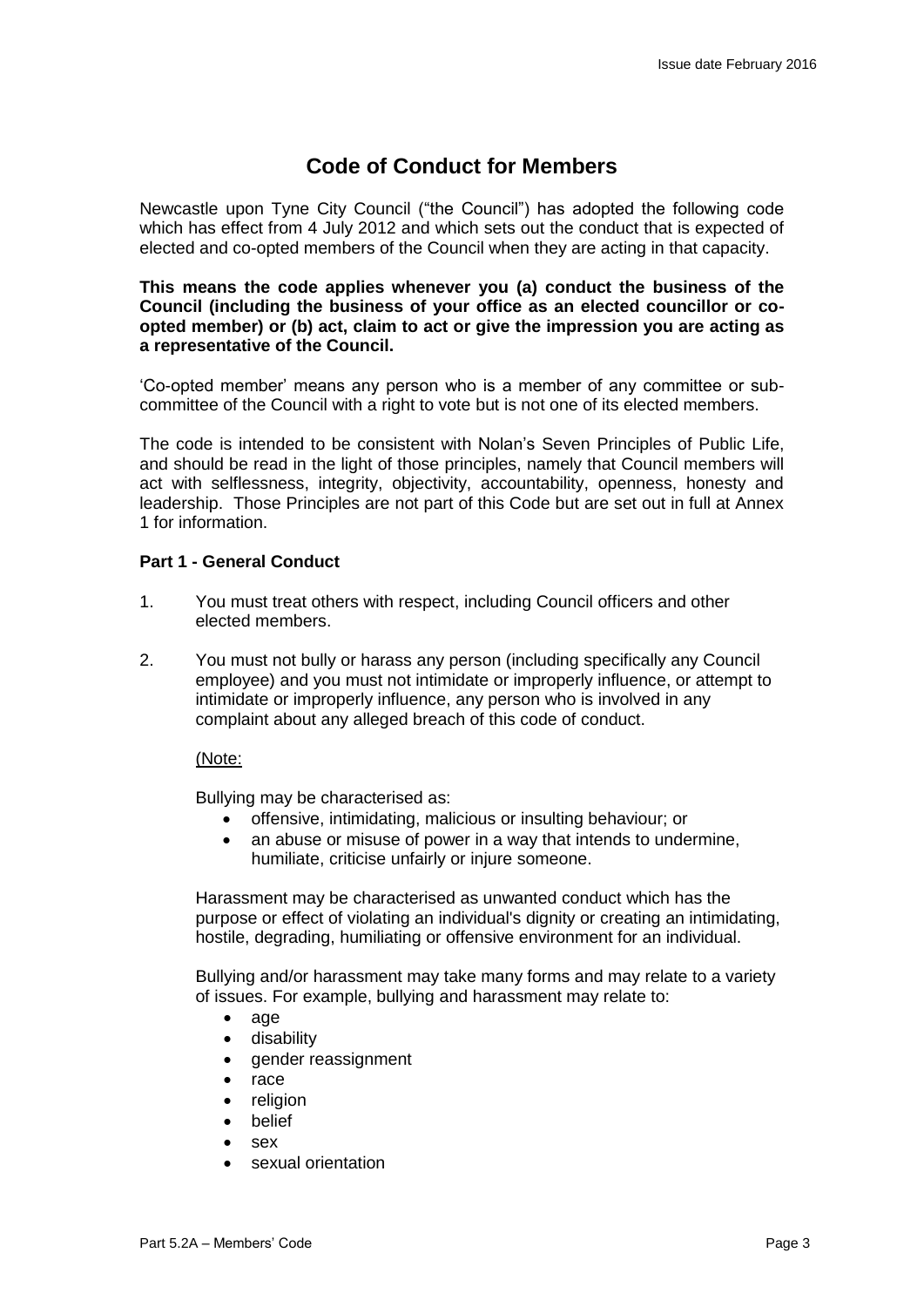However, this list is not exhaustive and any form of bullying or harassment is prohibited by the Code of Conduct.)

- 3. You must not do anything which compromises or is likely to compromise the impartiality of anyone who works for or on behalf of the Council.
- 4. You must not conduct yourself in a manner which could reasonably be regarded as bringing the Council, or your office as a member of the Council, into disrepute.
- 5. You must not use or attempt to use your position as a member improperly to confer on or secure for yourself or any other person any advantage or disadvantage.
- 6. You must comply with any Protocol adopted by the Council which seeks to regulate the conduct of its elected members or co-opted members and which the Council has specifically declared should fall within the provisions of this code of conduct and which is listed in Annex 4 to this Code.
- 7. When using or authorising the use by others of the resources of the Council, you must act in accordance with the Council's reasonable requirements (as set out in such protocol as it may adopt from time to time for these purposes) and must ensure they are not used for party political purposes.
- 8. You must not prevent, or attempt to prevent, another person from gaining access to information to which they are entitled by law.
- 9. You must not disclose information which is given to you in confidence, or information which you believe or ought reasonably to be aware is of a confidential nature, unless:
	- (a) You have the consent of a person authorised to give it; or
	- (b) You are required by law to do so; or
	- (c) The disclosure is made to a third party for the purpose of obtaining professional advice, provided that the third party agrees not to disclose the information to any other person; or
	- (d) The disclosure is reasonable and in the public interest and made in good faith.
- 10. Where you have been involved in making any decision by the Council which is subsequently subject to scrutiny by an overview and scrutiny committee of the Council, you must not take part in that scrutiny process except to the extent you may be invited by the committee to give evidence to, or otherwise assist, it. In this paragraph, 'scrutiny' means the formal examination of a policy or decision previously approved or taken by or on behalf of the Council in order to reach a view as to its merits or effectiveness.

# **Part 2 - Registration of interests**

- 11. You must register in the Council's Register of Members Interests information about your registerable personal interests. In this code of conduct 'your registerable personal interests' means:
	- (a) any Disclosable Pecuniary Interest as set out in Annex 2;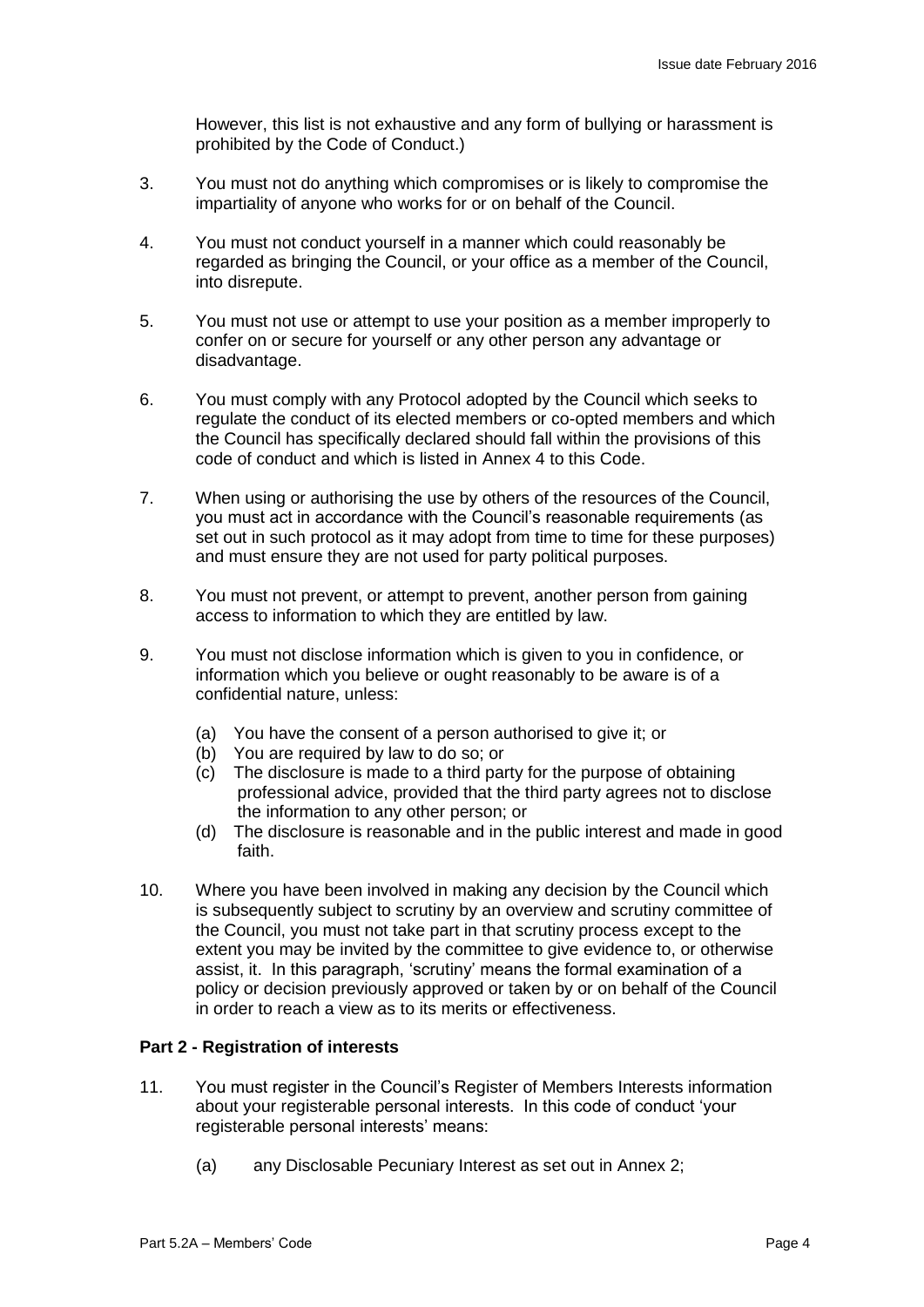or

(b) any other interest held by you as set out in Annex 3.

You must register information about your registerable personal interests by giving written notice to the Monitoring Officer, who maintains the Register, within 28 days of:

- your appointment as a member of the Council; and
- any change taking place in your registerable personal interests.
- (Note: Failure without reasonable excuse to register a Disclosable Pecuniary Interest is a criminal offence under section 34 Localism Act 2011 as well as being a breach of this code)
- 12. Where you think that disclosure of the details of any of your registerable personal interests could lead to you, or a person connected with you, being subject to violence or intimidation, the Monitoring Officer may at your request make a note on the Register that you have a personal interest, details of which are withheld.

#### **Part 3 – Non-registerable interests**

- 13. You will have a non-registerable personal interest when you attend a meeting of the Council or Cabinet, or one of their committees or sub-committees, and you are, or ought reasonably to be, aware that a decision in relation to an item of business which is to be transacted might reasonably be regarded as affecting your well being or financial position, or the well being or financial position of a person described in paragraph 14, to a greater extent than most inhabitants of the area affected by the decision.
- 14. The persons referred to in paragraph 13 are:
	- (a) a member of your family;<br>(b) any person with whom you
	- any person with whom you have a close association:
	- (c) in relation to persons described in (a) and (b), their employer, any firm in which they are a partner, or company of which they are a director or shareholder.

(Note:

- (a) "A member of your family" means: your partner (i.e. your spouse, civil partner or anyone with whom you live in a similar capacity); your parent or parent-in-law; any child, stepchild or sibling of you or your partner; your grandparent, grandchild, aunt, uncle, nephew or niece; and the partners of any of those people.
- (b) You have a "close association" with someone if your relationship is such that a reasonable member of the public might think you would be prepared to favour or disadvantage that person when deciding a matter which affects them).
- 15. When you attend a meeting of the Council or Cabinet, or one of their committees or sub-committees, and you are aware that you have a nonregisterable interest in an item of business (as defined in paragraph 13) you must disclose that interest to the meeting before consideration of that item begins or (if later) when you become aware of the interest.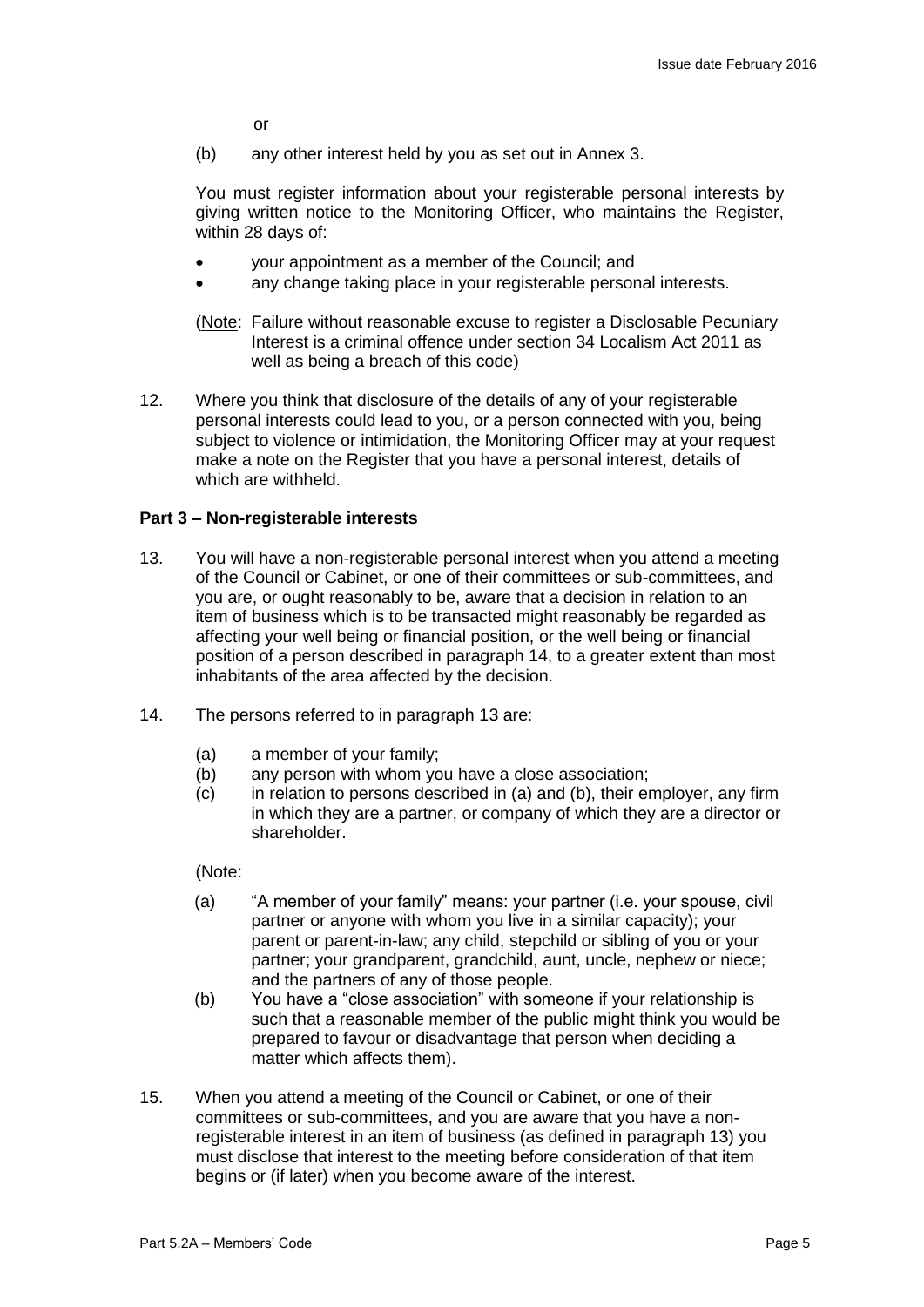### **Part 4 - Non-Participation in Council Business**

- 16. When you attend a meeting of the Council or Cabinet, or one of their committees or sub-committees, and you are aware that the criteria set out in paragraph 17 are satisfied in relation to any matter to be considered, or being considered at that meeting, you must:
	- (a) Declare that fact to the meeting;
	- (b) Not participate (or further participate) in any discussion of the matter at the meeting; and
	- (c) Not participate in any vote (or further vote) taken on the matter at the meeting;
	- (d) Leave the room whilst the matter is being discussed.
- 17. The criteria for the purposes of paragraph 16 are that:
	- (a) You have a registerable or non-registerable personal interest in the matter which is such that a member of the public knowing the relevant facts would reasonably think it so significant that it is likely to prejudice your judgement of the public interest; **and either**
	- (b) The matter will affect the financial position of yourself or one of the persons or bodies referred to in paragraph 14 or in any of your register entries; **or**
	- (c) The matter concerns a request for any permission, licence, consent or registration which relates to or affects any of the persons referred to in paragraph 14 or in any of your register entries.
- 18. If a Council function can be discharged by you as a member acting alone and you are aware you have a registerable or non-registerable personal interest in any matter to be dealt with by you in that way which meets the criteria set out in paragraph 17, you shall not deal with that matter in any way (except to enable it to be dealt with by someone else).

(Note: Failure, without reasonable excuse, to comply with paragraphs 16 to 18 in relation to a Disclosable Pecuniary Interest could be a criminal offence under section 34 Localism Act 2011 as well as being a breach of this code)

- 19. Paragraphs 16 to 18 do not apply if (i) you have a relevant dispensation under section 33 of the Localism Act 2011 or (ii) your interest arises only from the offer of a gift or hospitality which you have refused or (iii) the matter in question relates to any of the following functions of the Council:
	- (a) housing, where you are a Council tenant provided the matter does not relate particularly to your tenancy or lease;
	- (b) school meals or school transport, where you are a parent or guardian of a child in full-time education or a parent governor of a school, unless the matter relates particularly to the school your child attends;
	- (c) statutory sick pay where you are in receipt of, or entitled to receipt of, such pay;
	- (d) an allowance, payment or indemnity given to members;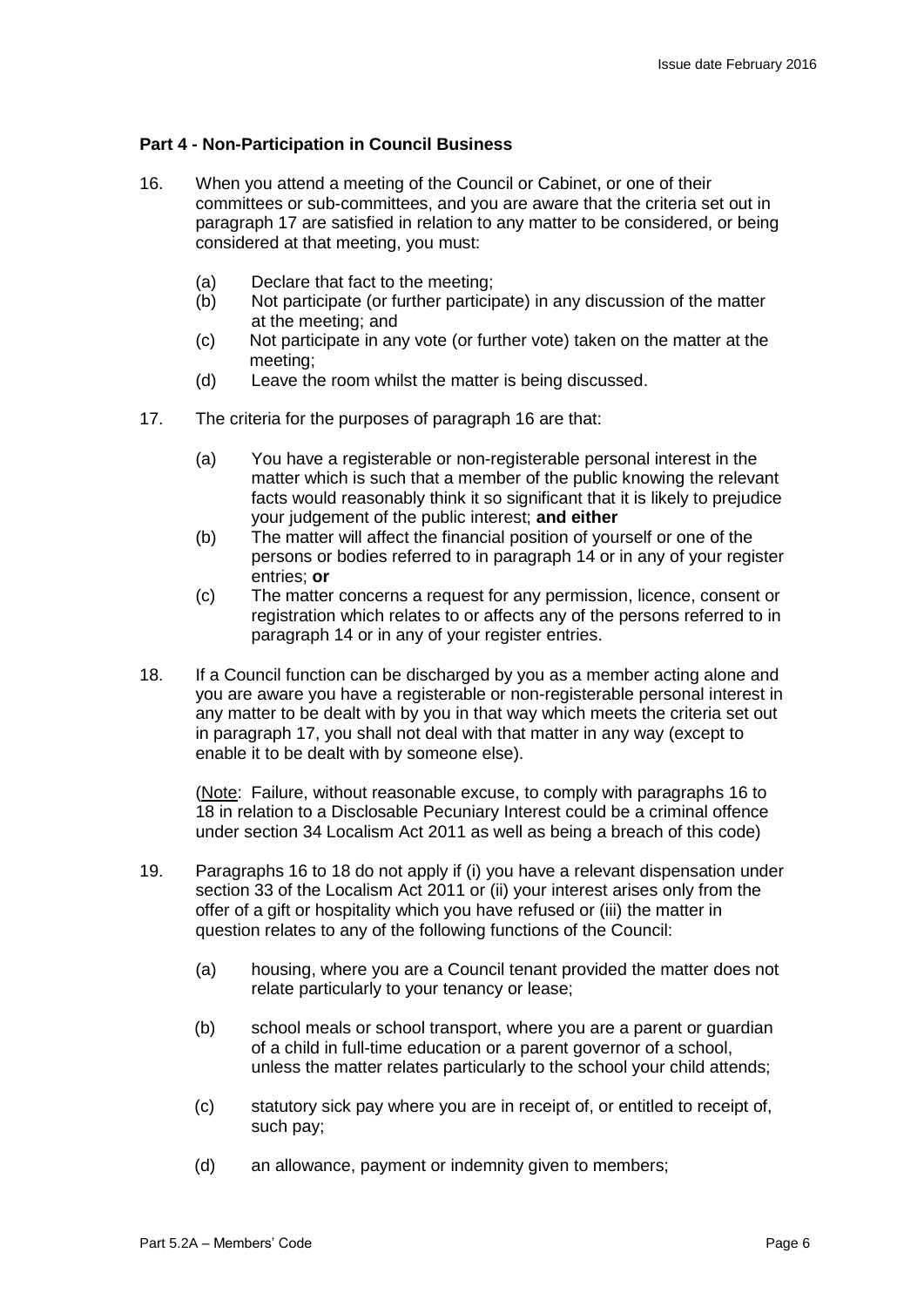- (e) any ceremonial honour given to members; and
- (f) setting council tax or a precept under the Local Government Finance Act 1992.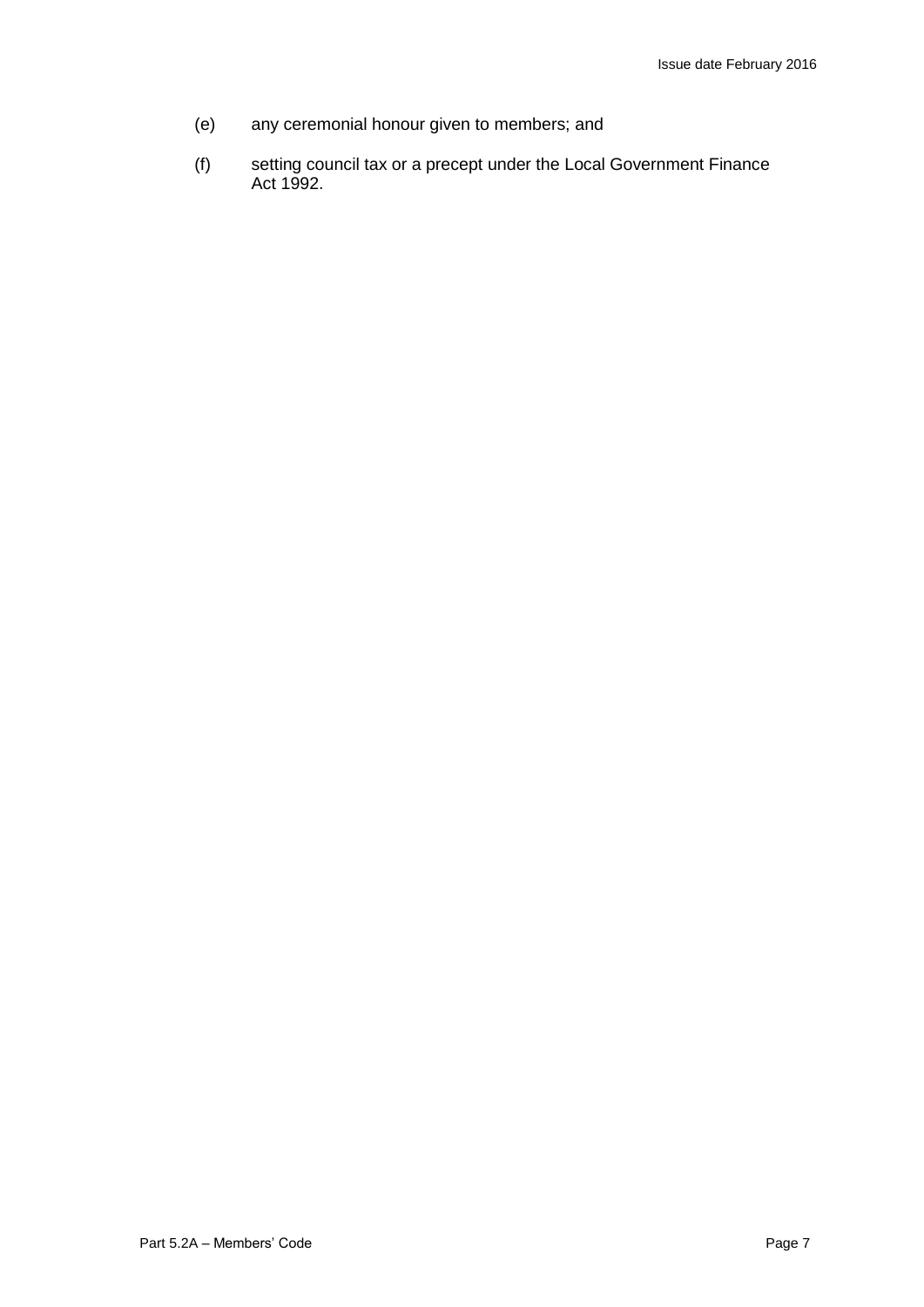## **Annex 1 to Code of Conduct**

### **Nolan's Seven Principles of Public Life**

The principles of public life apply to anyone who works as a public office-holder. This includes all those who are elected or appointed to public office, nationally and locally, and all people appointed to work in the civil service, local government, the police, courts and probation services, NDPBs, and in the health, education, social and care services. All public office-holders are both servants of the public and stewards of public resources. The principles also have application to all those in other sectors delivering public services.

# **Selflessness**

Holders of public office should act solely in terms of the public interest.

# **Integrity**

Holders of public office must avoid placing themselves under any obligation to people or organisations that might try inappropriately to influence them in their work. They should not act or take decisions in order to gain financial or other material benefits for themselves, their family, or their friends. They must declare and resolve any interests and relationships.

# **Objectivity**

Holders of public office must act and take decisions impartially, fairly and on merit, using the best evidence and without discrimination or bias.

# **Accountability**

Holders of public office are accountable to the public for their decisions and actions and must submit themselves to the scrutiny necessary to ensure this.

# **Openness**

Holders of public office should act and take decisions in an open and transparent manner. Information should not be withheld from the public unless there are clear and lawful reasons for so doing.

# **Honesty**

Holders of public office should be truthful.

# **Leadership**

Holders of public office should exhibit these principles in their own behaviour. They should actively promote and robustly support the principles and be willing to challenge poor behaviour wherever it occurs.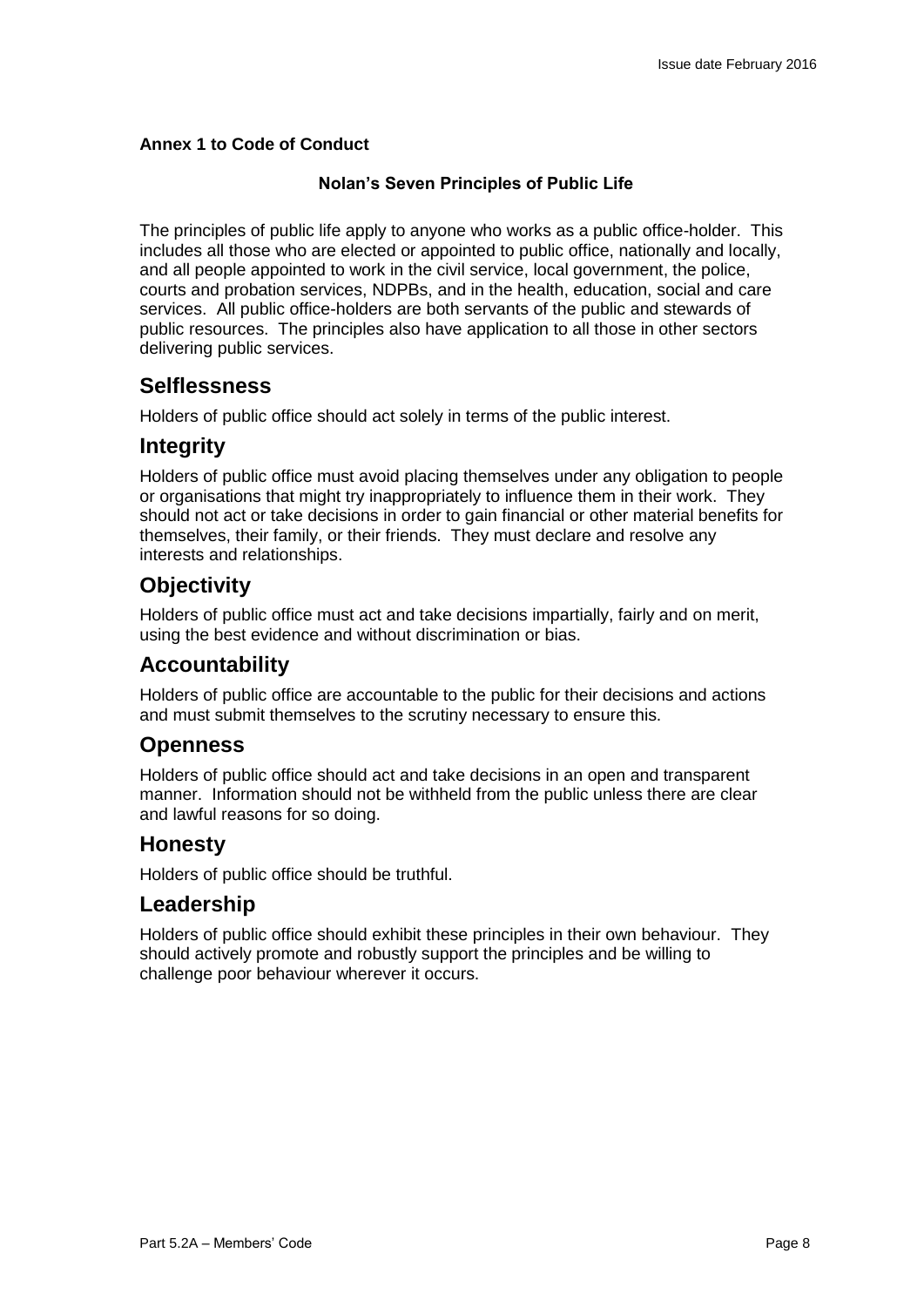## **Annex 2 to Code of Conduct**

#### **Disclosable Pecuniary Interests**

*(as defined by Regulations made by the Secretary of State under section 30 Localism Act 2011)*

**Please Note**: The following interests are Disclosable Pecuniary Interests if they are an interest of either (a) **yourself**, or (b) **your spouse or civil partner**, or (c) **a person with whom you are living as husband and wife**, or (d) **a person with whom you are living as if you were civil partners** (all of whom are referred to as "relevant persons"):-

**Employment, office, trade, profession or vocation** - Any employment, office, trade, profession or vocation carried on for profit or gain.

**Sponsorship** - Any payment or provision of any other financial benefit (other than from the relevant authority) made or provided within the relevant period in respect of any expenses incurred by you in carrying out your duties as a member, or towards your election expenses.

This includes any payment or financial benefit from a trade union within the meaning of the Trade Union and Labour Relations (Consolidation) Act 1992.

**Contracts** - Any contract which is made between the relevant person (or a body in which the relevant person has a beneficial interest) and the Council —

- (a) under which goods or services are to be provided or works are to be executed; and
- (b) which has not been fully discharged.

**Land** - Any beneficial interest in land which is within the area of the Council.

**Licences** - Any licence (alone or jointly with others) to occupy land in the area of the Council for a month or longer.

**Corporate tenancies** - Any tenancy where (to your knowledge)—

- (a) the landlord is the Council; and
- (b) the tenant is a body in which the relevant person has a beneficial interest.

**Securities** - Any beneficial interest in securities of a body where—

- (a) that body (to your knowledge) has a place of business or land in the area of the Council ; and
- (b) either—

(i) the total nominal value of the securities exceeds £25,000 or one hundredth of the total issued share capital of that body; or

(ii) if the share capital of that body is of more than one class, the total nominal value of the shares of any one class in which the relevant person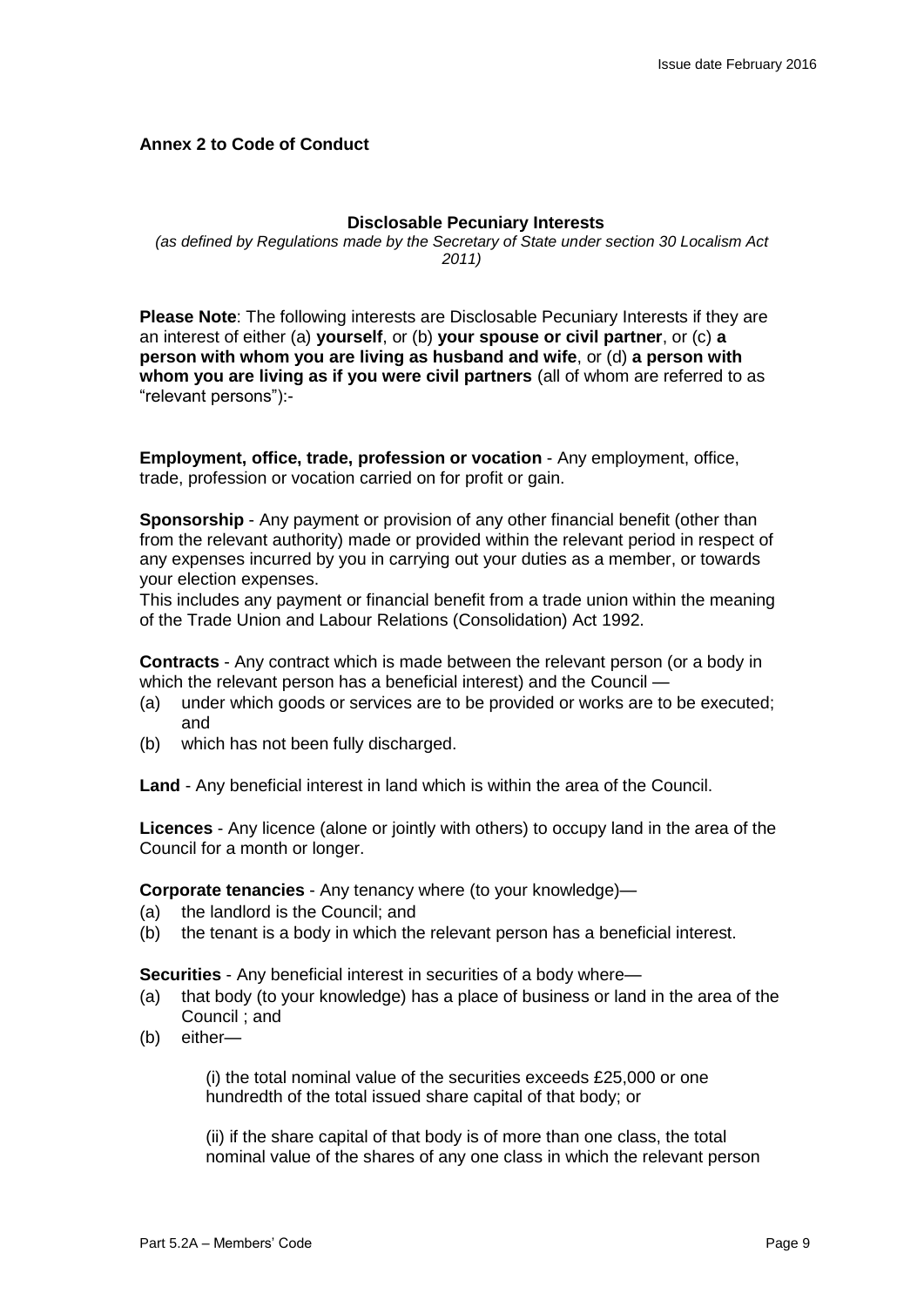has a beneficial interest exceeds one hundredth of the total issued share capital of that class.

Note: In the above descriptions, the following words have the following meanings –

"*body in which the relevant person has a beneficial interest*" means a firm in which the relevant person is a partner or a body corporate of which the relevant person is a director, or in the securities of which the relevant person has a beneficial interest;

"*director*" includes a member of the committee of management of an industrial and provident society;

"*land*" excludes an easement, servitude, interest or right in or over land which does not carry with it a right for the relevant person (alone or jointly with another) to occupy the land or to receive income;

"*securities*" means shares, debentures, debenture stock, loan stock, bonds, units of a collective investment scheme within the meaning of the Financial Services and Markets Act 2000 and other securities of any description, other than money deposited with a building society.